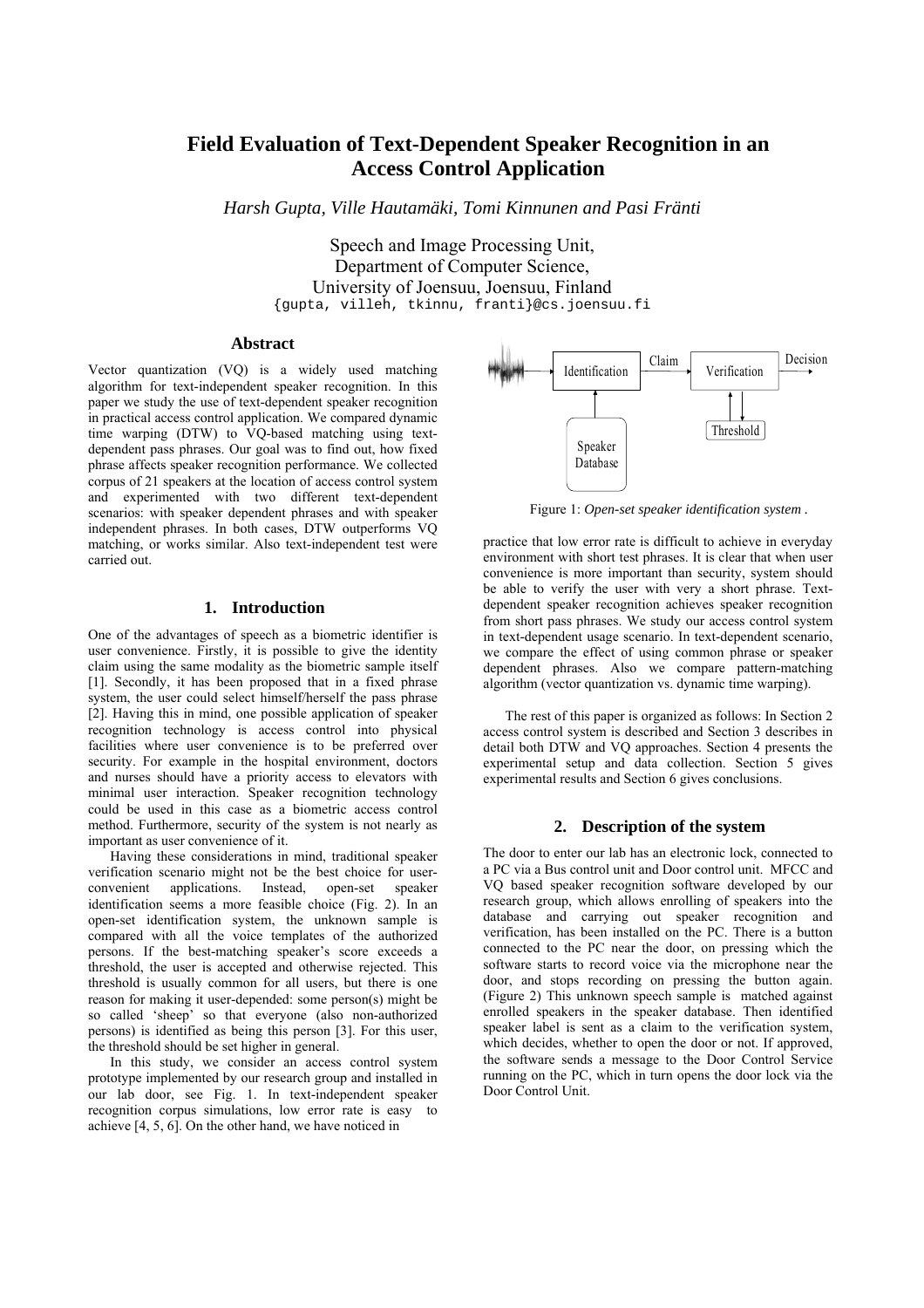

Figure 2: *Speaker recognition system in access control.* 

#### **3. Template Matching Methods**

We applied both the dynamic time warping and vector quantization template matching methods. In both methods, template *Ci* is first created for each enrolled speaker *i* and then unknown sample *X* is matched against all templates. Matching outputs a dissimilarity score *D(.)*, from where speaker with minimum score is selected as the identified speaker.

$$
Id = \arg\min_{i=i...N} \{D(X, C_i)\}
$$

*Mel Frequency Cepstral Coefficients* (MFCC) features were used to represent raw speech signal into compact but effective representation that is more stable and discriminative than the original signal [6]. First the pre-emphasized and windowed speech frame is converted into spectral domain by the Fast Fourier Transform (FFT). The magnitude spectrum is then smoothened by a bank of triangular bandpass filters that emulate the critical band processing of the human ear. Each of the bandpass filters computes a weighted average of that subband, which is then compressed by logarithm. The log compressed filer outputs are then decorrelated using the Discrete Cosine Transform (DCT). The zeroth cepstral coefficient is discarded since it depends on the intensity of the frame.

#### **3.1. Dynamic Time Warping**

Dynamic time warping uses the principle of *dynamic programming* [principle of optimality], in order to compute overall distortion between the two speech templates. Comparing the template with incoming speech might be achieved via a pairwise comparison of the feature vectors in each. The problem with this approach is that if constant window spacing is used, the length of the input and stored sequences is unlikely to be the same. Moreover, within a word, there will be variation in the length of individual phonemes. The matching process needs to compensate for length differences and take account of the non-linear nature of the length differences within the words.

The dynamic time warping algorithm achieves this goal, it finds an optimal alignment between two sequences of feature vectors, which allows for stretched and compressed sections of the sequence [7].

We can arrange the two sequences of observations on the sides of a grid with the unknown sequence on the bottom and the stored template up on the left. Both sequences start on the bottom left of the grid. Inside each cell we can place a distance measure comparing the corresponding elements of the two sequences.

**Step 1** *Initialization*  
\n
$$
D(1,1) = d(1,1)
$$
 m B(1,1), for  $j = 2, \ldots, M$  compute  $D(i,j) = \infty$   
\n**Step 2** *Iteration*  
\nfor  $i = 2, \ldots, N$  {  
\nfor  $j = 1, \ldots, M$  compute {  
\n $D(i, j) = \min_{1 \le p \le M} [D(i - 1, p) + d(p, j)]$   
\n $B(i, j) = \arg_{1 \le p \le M} \ln [D(i - 1, p) + d(p, j)]$  }  
\n**Step 3** *Backtracking and Termination*  
\nThe optimal (minimum) distance is  $D(N,M)$  and the  
\noptimal path is  $(s_1, s_2, \ldots, s_N)$  where  $s_N = M$  and  $s_i = B(i+1, s_{i+1},$   
\n $i = N-1, N-2, \ldots, 1$ 

Figure 3: *The Dynamic Programming Algorithm [8]*



Figure 4: *Optimal DTW paths*

To find the best match between these two sequences we can find a path through the grid which minimizes the total distance between them. Figure 4 shows the optimal paths obtained by comparing the template of a speaker with his own testing sample and two other speakers, one male and other female. The DTW algorithm is designed to exploit some observations about the likely solution to make the comparison between sequences more efficient. Instead of finding all possible routes through the grid that satisfy these constraints, the DTW algorithm works by keeping track of the cost of the best path to each point in the grid. The purpose of DTW is to produce a warping function that minimizes the total distance between the respective points of these phrases. We used symmetric DTW with slope constraint  $= 0$ . The distances in DTW were calculated using Euclidean distance metric.

### **3.2. VQ Matching**

In the VQ-based approach to speaker identification, the speaker models are formed by clustering the speaker's feature vectors into *K* disjoint clusters [4, 5, 9]. Each cluster is represented by a code vector  $c_i$ , which is the centroid (average vector) of the cluster. The resulting set of code vectors  ${c_1, \ldots, c_n}$  $c_k$  is called a codebook, and it serves as the model for the speaker. However, in these experiments we used raw feature set extracted from the training speech as a speaker model. This was done because speech segment was so short that clustering was not practical.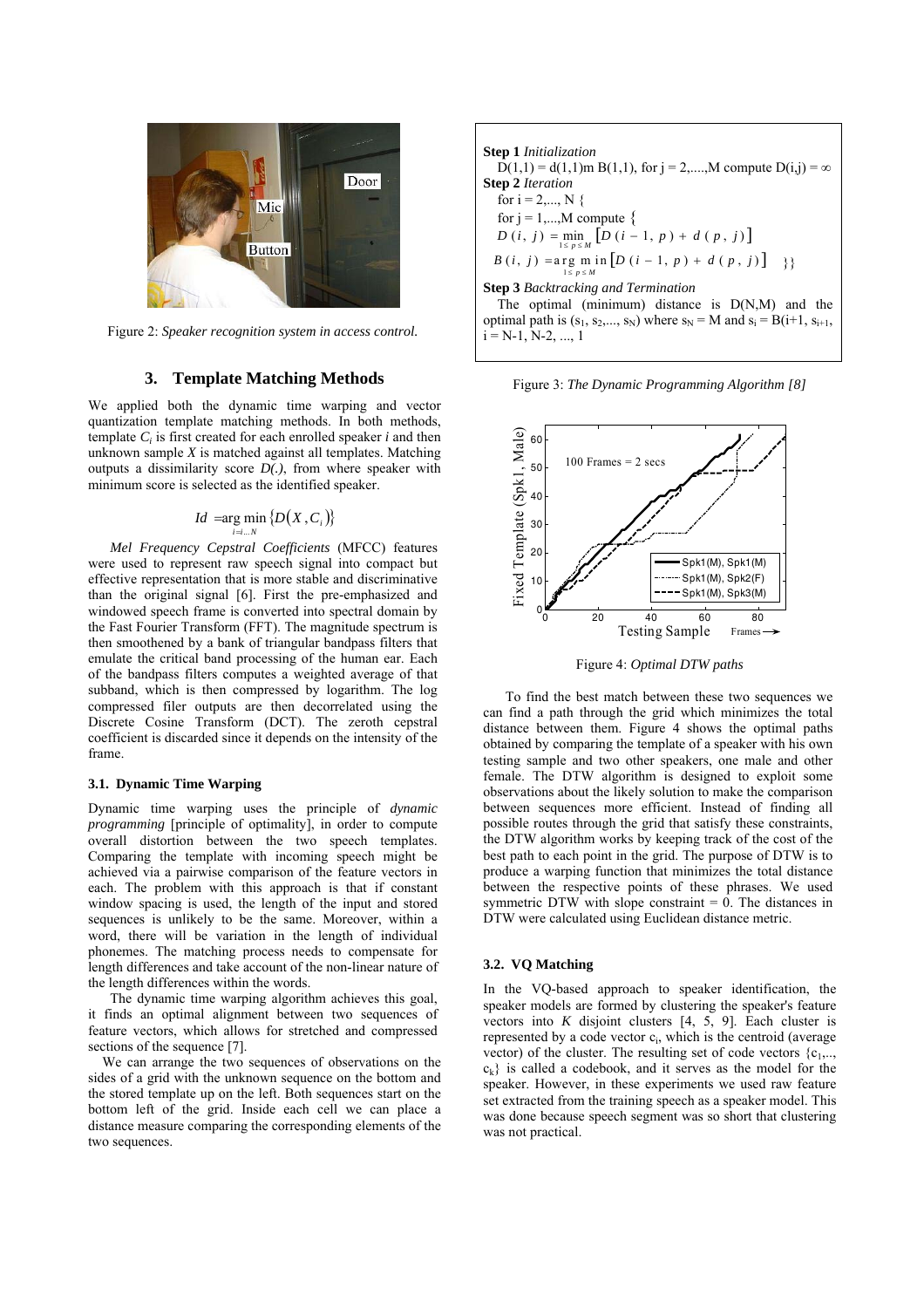The matching function in the baseline VQ-based speaker recognition [9] is the quantization distortion between the two vector sets to be compared. Given a feature vector xi generated by the unknown speaker, and a codebook  $C = \{c_1$  $\ldots c_k$ , the total quantization distortion  $D_0$  is given by

$$
D_{Q}(X, C) = \frac{1}{|X|} \sum_{x_i \in X} \min_{c_j \in C} d(x_i, C)
$$
 (1)

where  $d(\cdot, \cdot)$  is a distance metric defined over the feature space. Typically Euclidean metric is used as the distance measure. The normalization factor  $1/|X|$  is the same for all speakers, and therefore it does not change the order of the speakers in the matching result.

## **4. Experimental Setup**

In order to analyze the effectiveness of both methods in the real world applications, all the samples were recorded by the Door Access Control System, in place in our lab at Speech and Image Processing Unit (SIPU), University of Joensuu. This allowed ambient noises and room acoustics to interfere with the recordings. Samples from 21 speakers were collected, out of which 7 were females and rest males, none of which were native English speakers. All the phrases were in English. One of the two training phrases was common to all speakers. This phrase was used in common phrase testing. The second phrase was unique for every speaker. In both cases, the same corresponding sentence was used for testing. The speaker-dependent phrase varied in length for every speaker, and no emphasis on the phonetic content of these phrases was laid. Common phrase was "*Every salt breeze comes from the sea*" and speaker dependent phrases were sentences from newspaper clippings (Appendix A). Recordings were done at the location of entrance door of our lab. All samples were recorded at 22 KHz, in 16-bit PCM WAV format. The recorded samples were manually aligned by removing the initial and trailing silence.

#### **4.1. Feature Extraction**

MFCC features have been used for evaluating the performance of both DTW and VQ-Matching. We used MFCC features of order 12, with window size  $=$  30 ms. and window shift  $= 20$  ms. Features were extracted using the command line automatic speaker identification software developed at our lab, hereafter referred to as "sprofiler". First the features were extracted for all the samples. Then VQmatching based speaker identification results were evaluated using sprofiler and for DTW based results, code available at Helsinki University of Technology website was used.

#### **5. Results**

We evaluated the error rates on our corpus for both the textdependent scenarios: speaker independent and speaker dependent. The results have been summarized in Table 1. The row corresponding to 'S1 – S2' quotes the results obtained when the voice samples obtained in first recording were used as testing samples and the samples collected in second recording were used as training samples. The next row corresponding to 'S2 – S1' in the first column quotes the results by interchanging the training and testing samples that were used in the previous test.

Table 1: *Identification error rates in speaker identification* 

|              | <b>Speaker</b><br>Dependent |     | <b>Speaker</b><br>Indpendent |      |
|--------------|-----------------------------|-----|------------------------------|------|
| Test - Train | <b>DTW</b>                  |     | <b>DTW</b>                   |      |
| $S1 - S2$    | 4.8                         |     | 14.3                         | 19.1 |
| $S2 - S1$    |                             | 10. | 1 Q                          | 28.6 |

As can be inferred from the table, DTW gives better or comparable results with VQ-matching for all the cases. Moreover, it can be seen that the samples collected when the user has become acquainted with the system and the fact that he/she is being recorded doesn't bother him/her anymore, serve as better training samples to compute the templates. Thus training samples should be as long as permissible by the application where speaker recognition system is being deployed, so that the length of the sample can compensate the variation in the speech pattern of the user.

#### **5.1. Sample length**

In order to assess the effect of the length of training and testing samples on speaker identification, we first aligned both the samples of the same speaker using DTW and then made 10 equal sections of the optimal alignment path found.. The feature vector files of the samples were copied from the beginning to the point indicated by the  $i<sup>th</sup>$  section of the minimal path. Figure 5 summarizes the results obtained. The 'VQ(TI) Matching' plot gives the error rates of using VQ-Matching for Text-Independent scenario.

DTW gives much less error rates on smaller samples, in both speaker independent and speaker dependent scenarios, as per our expectations. This makes DTW fit for use in case of speaker identification using small pass phrases, where it outperforms VQ by a good amount. If samples are long enough then both VQ and DTW perform on a similar level, which is much better than the Text-Independent case.



Figure 5: *Effect of sample length on VQ and DTW matching*